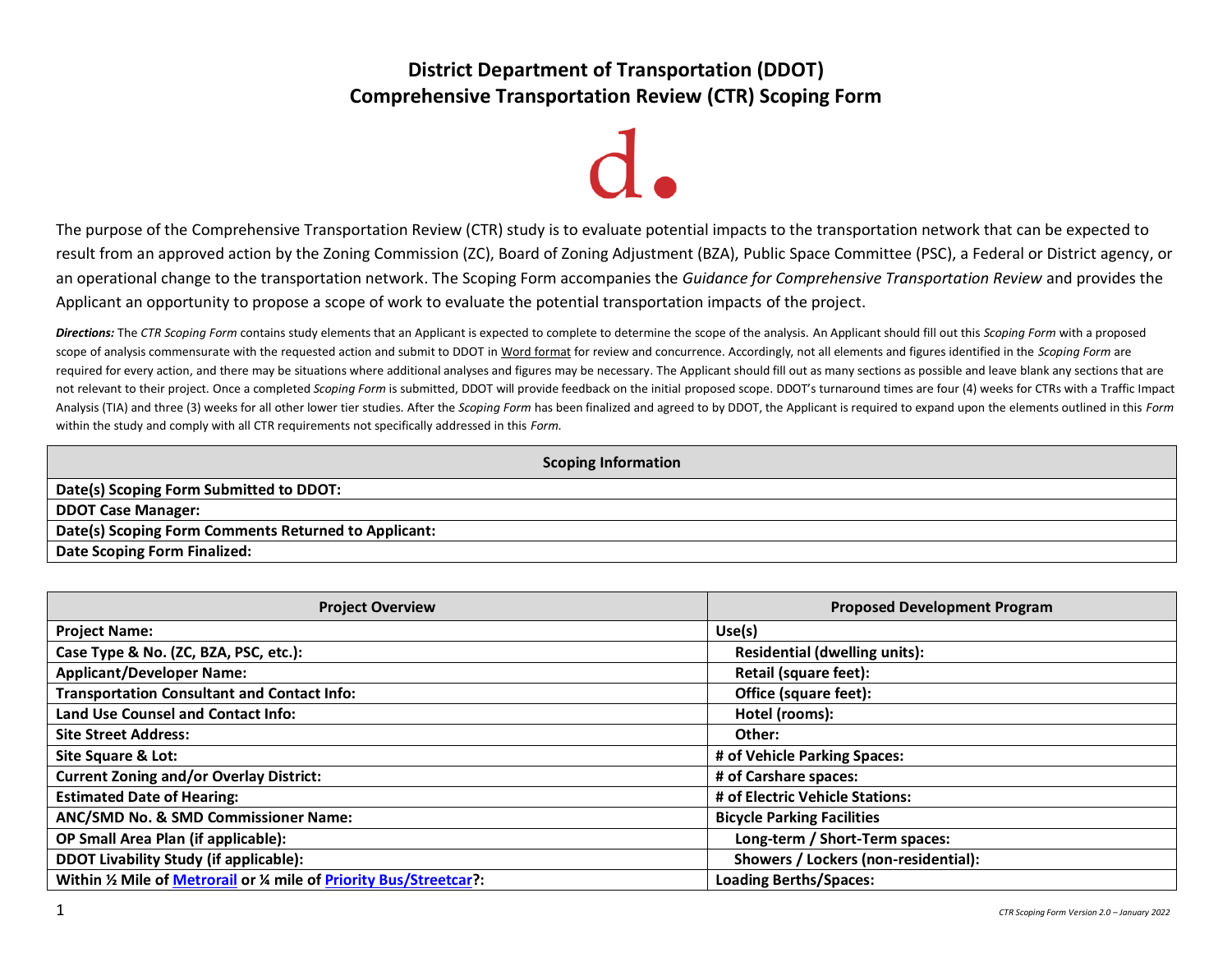**Project Name / Address – date of scoping version** 

Documents to be Submitted to DDOT: Any action requiring a CTR or some other evaluation of on-site or off-site transportation facilities must submit one of the following documents to DDOT. It must be *appropriately scoped for the specific action proposed and document all relevant site operations and transportation analyses.*

☐**CTR Study** (100 or more total peak hour person trips OR 25 or more peak hour vehicle trips in peak direction, or as deemed necessary by DDOT)

☐**TIA Component of CTR Study Triggered** (25 or more peak hour vehicle trips in peak direction, or as deemed necessary by DDOT)

☐**Transportation Statement** (limited scope based on specifics of project OR if Low Impact Development Exemption from CTR and TIA is requested)

☐**Standalone TIA** (project proposes a change to roadway capacity, operations, or directionality, has a site access challenge, or as deemed necessary by DDOT)

 $\Box$  Other, specify:  $\Box$ 

 $\Box$  Include PDF of report with appendices, traffic analysis files, and traffic counts in DDOT spreadsheet format (total size of all digital files under 15 MB, if possible)

**Existing Site and Description of Action:** Describe the type(s) of regulatory approval(s) being requested and any background information on the project relevant to the requested action such as the existing uses, amount of vehicle parking, and other notable proposed changes on-site. Also note any other needed requlatory approvals outside of the zoning action discussed in this Form (e.g., Surveyor's Order for alley closure).

Prior Related Action(s), Conditions, and Commitments: Note any prior approvals by ZC, BZA, or PSC (e.g., Campus Master Plan, First Stage PUD, student/faculty cap, etc.) for the site and list all relevant *conditions and proffers still in effect from the previous approval and status of completion. Attach a copy of the Decision section from the previous Zoning Order if still in effect.*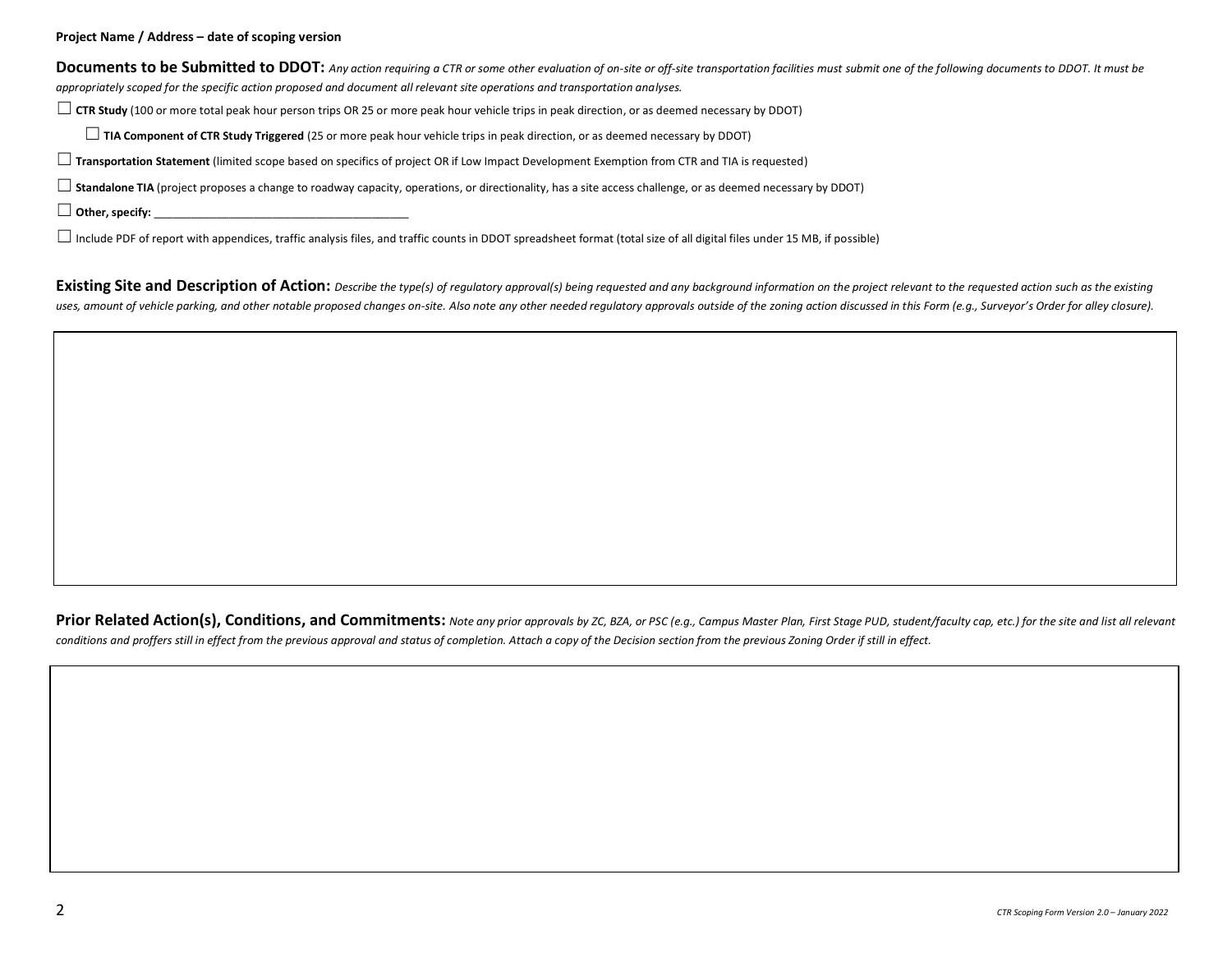### **Section 1: SITE DESIGN**

DDOT reviews the site plan to evaluate consistency with DDOT's standards, policies, and approach to access as documented in the most recent Design and Engineering Manual (DEM). If the proposal for use of public space is found to be inconsistent with the agency approach, DDOT will note this regardless of its relevance to the action. It is DDOT's position that issues regarding public space be addressed at the earliest possible opportunity to ensure the highest quality project design and to minimize project delays and the need to re-design a site in the future.

| <b>CATEGORY &amp; GUIDELINES</b>                                                                                                                                                                                                                                                                                                                                                                                                                                                                                                                                                                                                                                                          | <b>APPLICANT PROPOSAL</b>                                                                                                                                                                                                                          | <b>DDOT COMMENTS</b> |
|-------------------------------------------------------------------------------------------------------------------------------------------------------------------------------------------------------------------------------------------------------------------------------------------------------------------------------------------------------------------------------------------------------------------------------------------------------------------------------------------------------------------------------------------------------------------------------------------------------------------------------------------------------------------------------------------|----------------------------------------------------------------------------------------------------------------------------------------------------------------------------------------------------------------------------------------------------|----------------------|
| <b>Site Access and Connectivity</b><br>Show site access points for all modes. Include proposed curb cut<br>locations, curb cuts to be closed, access controls (e.g., right-in/out,<br>signalized), sight distances and sight triangles from access points and<br>new intersections, driveway widths and spacing, on- and off-site<br>parking locations, inter-parcel connections, public/private status of<br>driveways, alleys, and streets, and whether easements, dedications,<br>or ROW closures are proposed.<br>See Section 1.1 of the CTR Guidelines for more detailed quidance.                                                                                                   | $\Box$ Scoping Graphic: Project Location Map<br>$\Box$ Scoping Graphic: Site Circulation Plan<br>$\Box$ Scoping Graphic: Plat for Site's Square and Lot from Office of the Surveyor (if official<br>plat not available, provide copy from SURDOCS) |                      |
| Loading<br>Discuss and show the quantity and sizes of loading berths/delivery<br>spaces, trash storage locations, on- and off-site loading locations,<br>turnaround design, nearby commercial loading zones, and anticipated<br>demand, operations, and routing of delivery and trash vehicles.<br>Identify the sizes of trucks anticipated to serve the site and design<br>vehicles to be used in truck turning diagrams. Provide truck turning<br>diagrams in the body of the report not the appendix. Include a<br>Loading Management Plan (LMP) if zoning relief, back-in loading, or<br>curbside loading is proposed.                                                                | $\Box$ Scoping Graphic: Location of loading area with internal building routing                                                                                                                                                                    |                      |
| See Section 1.2 of the CTR Guidelines for more detailed guidance. A<br>template LMP is provided in Appendix E.                                                                                                                                                                                                                                                                                                                                                                                                                                                                                                                                                                            | $\Box$ Scoping Graphic: Truck Turning Diagrams (to/from the site, alley, truck routes)                                                                                                                                                             |                      |
| <b>Vehicle Parking</b><br>Identify all off-street parking locations (on- and off-site) and justify<br>the amount of on-site vehicle parking, including a comparison to the<br>number of spaces required by ZR16 and DDOT's Preferred Maximum<br>rates (Figure 10). Provide parking calculations and parking ratios by<br>land use, including any eligible ZR16 vehicle parking reductions (i.e.,<br>within % mile of Priority Bus Route, within % mile of Metrorail Station,<br>providing carshare spaces, located within a D zone, etc.). Confirm<br>whether ZR16 TDM Measures will be required per Subtitle C § 707.3<br>for providing more than double the required amount of parking. | $\Box$ Scoping Table: Parking Calculations with Comparison to ZR16 and DDOT's Preferred<br>Maximum Vehicle Parking (Figure 10)                                                                                                                     |                      |
| See Section 1.3 of the CTR Guidelines for more detailed quidance.                                                                                                                                                                                                                                                                                                                                                                                                                                                                                                                                                                                                                         | $\Box$ Scoping Graphic: Off-Street Parking Locations (both on- and off-site)                                                                                                                                                                       |                      |
| <b>Bicycle Parking</b><br>Identify the locations of proposed bicycle parking and justify the<br>amount of long- and short-term spaces proposed. Provide a<br>calculation of the number of spaces required by ZR16, as well as<br>showers and lockers for non-residential uses, and ensure they are<br>designed appropriately into the project.<br>See Section 1.4 and Appendix F of the CTR Guidelines, and the latest<br>DDOT Bike Parking Guide, for more detailed design guidance.                                                                                                                                                                                                     | $\Box$ Scoping Graphic: Locations of internal bicycle parking spaces, routing to these spaces,<br>and related support facilities including locker rooms, showers, storage areas, and service<br>repair rooms                                       |                      |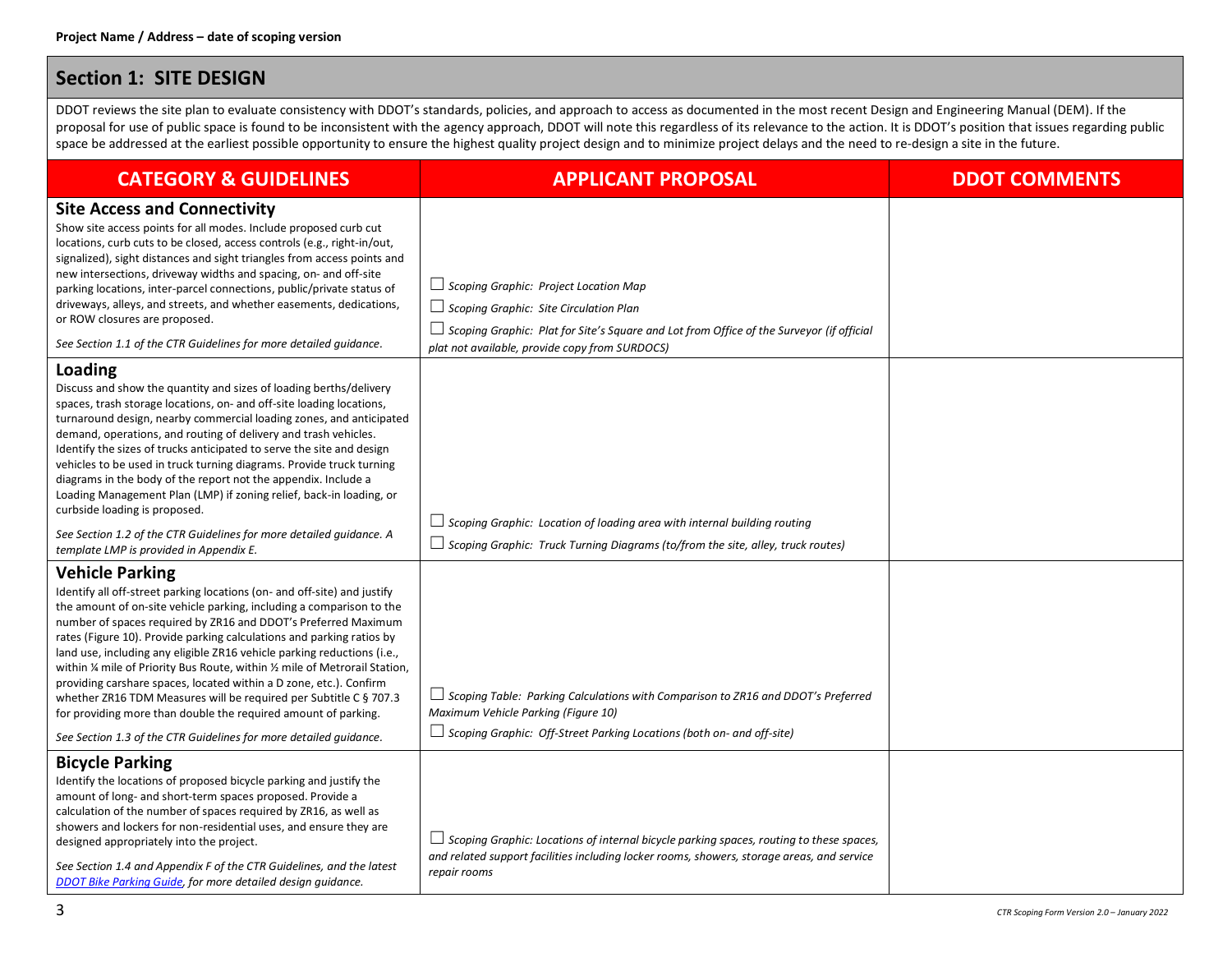| <b>Streetscape and Public Realm</b><br>Provide a conceptual layout of the streetscape and public realm<br>including at minimum: curb cuts, vaults, sidewalk widths, street trees,<br>grade changes, building projections, short-term bicycle parking, and<br>any existing bus stops. Also provide the permit tracking numbers and<br>PSC hearing date, if known, for any approved public space designs.<br>Note any non-compliant public space elements requiring a DCRA code<br>modification or PSC approval.<br>See Section 1.5 of the CTR Guidelines for more detailed quidance. A<br>summary of public space best practices and DDOT standards are also                                                                          |                                                          |  |
|--------------------------------------------------------------------------------------------------------------------------------------------------------------------------------------------------------------------------------------------------------------------------------------------------------------------------------------------------------------------------------------------------------------------------------------------------------------------------------------------------------------------------------------------------------------------------------------------------------------------------------------------------------------------------------------------------------------------------------------|----------------------------------------------------------|--|
| documented in the DEM, Public Realm Design Manual, and corridor<br>Streetscape Guidelines (if applicable).                                                                                                                                                                                                                                                                                                                                                                                                                                                                                                                                                                                                                           | $\Box$ Scoping Graphic: Preliminary Public Space Concept |  |
| <b>Sustainable Transportation Elements</b><br>Identify all sustainable transportation elements, such as electric<br>vehicle (EV) charging stations and carshare spaces proposed to be<br>included in the project. Electrical conduit should be installed in<br>parking garage so that additional EV stations can be provided later.<br>DDOT recommends 1 per 50 vehicle spaces be served by an EV<br>station. Note that District regulations for EV infrastructure is fast<br>evolving and additional requirements may go into effect.                                                                                                                                                                                               |                                                          |  |
| See Section 1.6 of the CTR Guidelines for more detailed quidance.                                                                                                                                                                                                                                                                                                                                                                                                                                                                                                                                                                                                                                                                    |                                                          |  |
| <b>Heritage, Special, and Street Trees</b><br>Heritage Trees are defined as having a circumference of 100 inches or<br>more. They are protected by District law and must be preserved if<br>deemed non-hazardous by Urban Forestry Division (UFD). Special<br>Trees are between 44 inches and 99.99 inches in circumference and<br>may be removed with a permit. Note whether there are existing<br>Heritage Trees on-site or in adjacent public space. The presence of<br>Heritage Trees will impact site design since they may not be cut down.<br>Conduct an inventory of existing and missing street trees within a 2-<br>block radius of the site. Provide a screenshot from UFD's map of<br>existing and missing street trees. |                                                          |  |
| See Section 1.7 of the CTR Guidelines for more detailed quidance.                                                                                                                                                                                                                                                                                                                                                                                                                                                                                                                                                                                                                                                                    |                                                          |  |

## **Section 2: MULTI-MODAL TRIP GENERATION**

| <b>CATEGORY &amp; GUIDELINES</b>                                                                                                                                                                                                                                                                     | <b>APPLICANT PROPOSAL</b>                                | <b>DDOT COMMENTS</b> |
|------------------------------------------------------------------------------------------------------------------------------------------------------------------------------------------------------------------------------------------------------------------------------------------------------|----------------------------------------------------------|----------------------|
| <b>Mode Split</b><br>Provide mode split assumptions with sources and justification.<br>Adjustments to mode split assumptions may be made, as appropriate,<br>if the number of vehicle parking spaces proposed is significantly lower<br>or higher than expected for the context of the neighborhood. |                                                          |                      |
| The agreed upon mode split assumptions may not be revised between<br>scoping and CTR submission without amending the scoping form and<br>receiving DDOT concurrence.                                                                                                                                 |                                                          |                      |
| See Section 2.1 of the CTR Guidelines for acceptable data sources and<br>methodologies.                                                                                                                                                                                                              | $\Box$ Scoping Table: Mode Split Assumptions by Land Use |                      |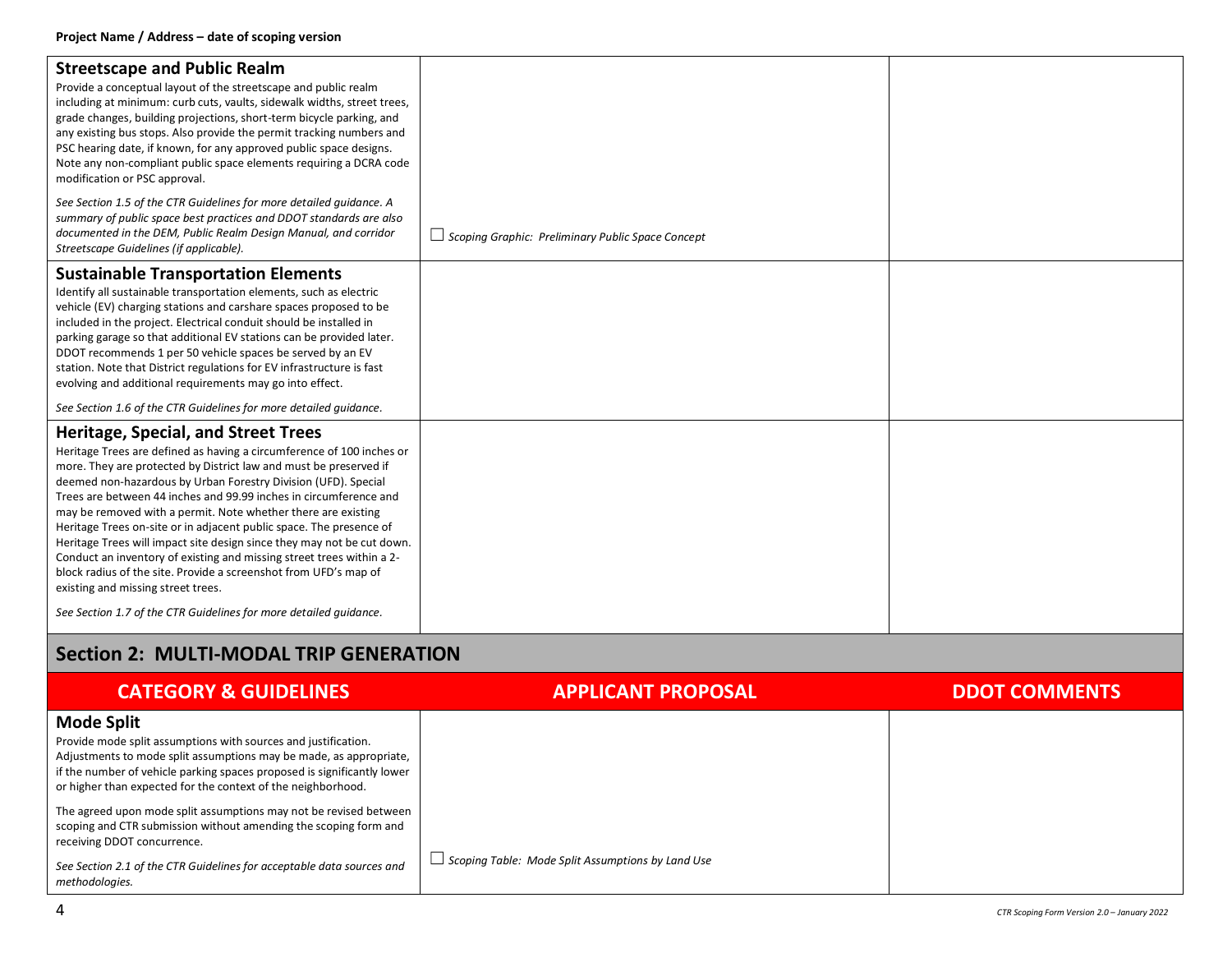| <b>Trip Calculations</b><br>Provide site-generated person trip estimates, utilizing the most recent<br>version of ITE Trip Generation Manual or another agreed upon<br>methodology such as manual doorway or driveway counts at similar<br>facilities. Estimates must be provided by mode, type of trip, land use,<br>and development phase during weekday AM and PM commuter<br>peaks, Saturday mid-day peak, and daily totals. CTR must also include<br>existing site trip generation based on observed counts. Include<br>estimates for the transit, bicycle, walk, and automobile modes. |                                                                                                                   |  |
|----------------------------------------------------------------------------------------------------------------------------------------------------------------------------------------------------------------------------------------------------------------------------------------------------------------------------------------------------------------------------------------------------------------------------------------------------------------------------------------------------------------------------------------------------------------------------------------------|-------------------------------------------------------------------------------------------------------------------|--|
| The agreed upon trip generation methodology may not be revised<br>between scoping and CTR submission without amending the scoping<br>form and receiving DDOT concurrence. Consult the DDOT Case<br>Manager if site plan, development program, land uses, or density<br>changes significantly.                                                                                                                                                                                                                                                                                                |                                                                                                                   |  |
| See Section 2.2 of the CTR Guidelines for quidance on auto occupancy<br>rates, acceptable trip reductions, and other methodologies.                                                                                                                                                                                                                                                                                                                                                                                                                                                          | $\Box$ Scoping Table: Multi-Modal Trip Gen Summary (with mode split and applicable<br>reductions, as appropriate) |  |

## **Section 3: MULTI-MODAL NETWORK EVALUATION**

A multi-modal network evaluation is required in the CTR or Transportation Statement if the project generates 100 or more total person trips (combined inbound and outbound) OR 25 or more vehicle trips in the peak direction (highest of inbound or outbound) during any peak hour period. Existing site traffic, pass-by, TDM, internal capture or other reductions may not be taken in the calculation to determine if the project meets these thresholds. However, the reductions may be applied in the analysis, as appropriate, if a study is triggered. Multi-modal analyses in this section are required in all CTRs, unless otherwise specified. A Transportation Statement may only require some of the following sections depending on the specifics of the project and zoning action.

Requirement for a CTR may be waived if site is within 1/2 mile from Metrorail or 1/4 mile from Priority Transit, total vehicle parking supply is below the max amount for its distance to transit (see Figure 10), site has a maximum of 100 parking spaces, a Baseline TDM Plan is implemented, site access and loading design are acceptable, an off-site safety or non-auto improvement is constructed, and long-term bike parking requirements are exceeded. Additional criteria may be found in the Low Impact Development Exemption section of the *CTR Guidelines*.

| <b>CATEGORY &amp; GUIDELINES</b>                                                                                                                                                                                                                                                                                                                                                                                                                                                                                                                              | <b>APPLICANT PROPOSAL</b>                                                                                                              | <b>DDOT COMMENTS</b> |
|---------------------------------------------------------------------------------------------------------------------------------------------------------------------------------------------------------------------------------------------------------------------------------------------------------------------------------------------------------------------------------------------------------------------------------------------------------------------------------------------------------------------------------------------------------------|----------------------------------------------------------------------------------------------------------------------------------------|----------------------|
| <b>Strategic Planning Elements</b><br>List any relevant planning efforts and demonstrate how the proposed<br>action is consistent with District-wide planning documents, as well as<br>localized studies. Note in any recommendations from these<br>documents relevant to the development proposal.                                                                                                                                                                                                                                                           |                                                                                                                                        |                      |
| See Section 3.1 of CTR Guidelines for a list of strategic planning<br>documents. Details on additional relevant plans and studies may be<br>provided by the DDOT Case Manager.                                                                                                                                                                                                                                                                                                                                                                                |                                                                                                                                        |                      |
| <b>Pedestrian Network</b><br>Evaluate the condition of the existing pedestrian network and<br>forecast the project's impact. Evaluation must include, at a minimum,<br>critical walking routes, sidewalk widths, network completeness, and<br>whether facilities meet DDOT and ADA standards. Study area will<br>include, at a minimum, all roadway segments and multi-use trails<br>within a 1/4 mile radius from the site, with a focus on connectivity to<br>Metrorail, transit stops, schools, and activity centers, and other<br>neighborhood amenities. | $\Box$ Scoping Graphic: Pedestrian Study Area with Walking Routes to Transit, Schools,<br>Activity Centers, and Neighborhood Amenities |                      |
| See Section 3.2 of the CTR Guidelines for more detailed quidance.                                                                                                                                                                                                                                                                                                                                                                                                                                                                                             |                                                                                                                                        |                      |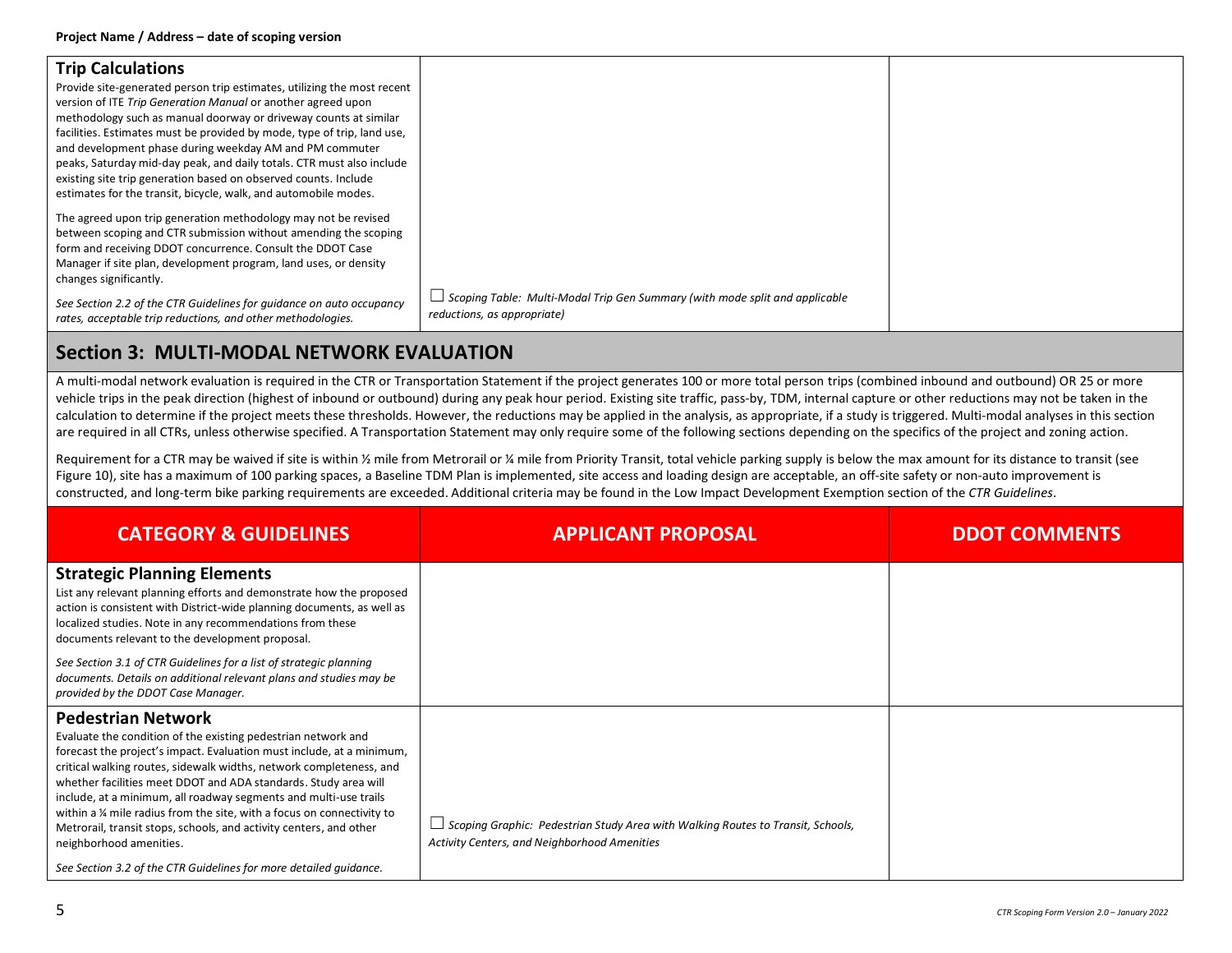| <b>Bicycle Network</b><br>Evaluate the condition of the existing bicycle network and forecast<br>the project's impact, including to Capital Bikeshare (CaBi). Evaluation<br>must include, at a minimum, bicycle network completeness, types of<br>facilities, and adequacy of CaBi locations and availability. Study area<br>will include, at a minimum, all roadway segments and multi-use trails<br>within a $\frac{1}{2}$ mile radius from the site, with a focus on connectivity to<br>Metrorail, transit stops, schools, major activity centers, and other<br>bicycle trails or facilities. Look for opportunities to convert traditional<br>bike lanes to protected bike lanes.<br>See Section 3.3 of the CTR Guidelines for more detailed quidance. | $\Box$ Scoping Graphic: Bicycle Study Area with Bicycling Routes to Transit, Schools, Activity                                                                                                                                                    |  |
|------------------------------------------------------------------------------------------------------------------------------------------------------------------------------------------------------------------------------------------------------------------------------------------------------------------------------------------------------------------------------------------------------------------------------------------------------------------------------------------------------------------------------------------------------------------------------------------------------------------------------------------------------------------------------------------------------------------------------------------------------------|---------------------------------------------------------------------------------------------------------------------------------------------------------------------------------------------------------------------------------------------------|--|
|                                                                                                                                                                                                                                                                                                                                                                                                                                                                                                                                                                                                                                                                                                                                                            | Centers, and Other Bicycle Facilities and Trails                                                                                                                                                                                                  |  |
| <b>Transit Network</b><br>Evaluate, at a minimum, existing transit stop locations, adjacent bus<br>routes and Metro headways, planned transit improvements, and an<br>assessment of existing transit stop conditions (e.g., ADA compliance,<br>bus shelters, benches, wayfinding, etc.). Study area is 1.0 mile for<br>Metrorail stations and 1/2 mile for Streetcar, Circulator, and buses.<br>See Section 3.4 of the CTR Guidelines for more detailed guidance.                                                                                                                                                                                                                                                                                          | $\Box$ Scoping Graphic: Transit Study Area with Adjacent Routes and Stations<br>$\Box$ Scoping Graphic: Screenshots from DDOT Transit Maps Showing Where the Site Falls<br>within Buffers from Metrorail and Priority Transit (Figures 11 and 12) |  |
| <b>Safety Analysis</b>                                                                                                                                                                                                                                                                                                                                                                                                                                                                                                                                                                                                                                                                                                                                     |                                                                                                                                                                                                                                                   |  |
| Qualitatively evaluate safety conditions at intersections and along<br>blocks within the vehicle study area using professional expertise. This<br>might identify geometric design issues, missing critical signage or<br>restrictions, or unforeseen pedestrian desire lines, for example.<br>Perform a review of DDOT Vision Action Plan. Note whether any study<br>intersections have been identified by DDOT as high crash locations, if<br>any safety studies have been previously conducted, and discuss the<br>recommendations.                                                                                                                                                                                                                      |                                                                                                                                                                                                                                                   |  |
| See Section 3.5 of the CTR Guidelines for more detailed guidance.                                                                                                                                                                                                                                                                                                                                                                                                                                                                                                                                                                                                                                                                                          |                                                                                                                                                                                                                                                   |  |
| <b>Curbside Management</b>                                                                                                                                                                                                                                                                                                                                                                                                                                                                                                                                                                                                                                                                                                                                 |                                                                                                                                                                                                                                                   |  |
| Propose a preliminary curbside management plan that is consistent<br>with current DDOT policies and practices. Curbside signage /<br>restrictions reset with new development and the Applicant is<br>responsible for installing meters if required. The curbside<br>management plan must delineate existing and proposed on-street<br>parking designations/restrictions, including but not limited to pick-<br>up/drop-off zones, loading zones, multi-space meters, RPP, and net<br>change in number of on-street spaces as a result of the proposal.                                                                                                                                                                                                     |                                                                                                                                                                                                                                                   |  |
| See Section 3.6 of the CTR Guidelines for more detailed guidance.                                                                                                                                                                                                                                                                                                                                                                                                                                                                                                                                                                                                                                                                                          | $\Box$ Scoping Graphic: Existing Curbside Designations (minimum 2 block radius of site)                                                                                                                                                           |  |
| Pick-Up and Drop-Off Plan                                                                                                                                                                                                                                                                                                                                                                                                                                                                                                                                                                                                                                                                                                                                  |                                                                                                                                                                                                                                                   |  |
| Required for all new and existing schools and daycares with 20 or<br>more students. May also be required for churches, hotels, or any<br>other use expected to have significant pick-up/drop-off operations, as<br>necessary. The plan will identify pick-up/drop-off locations and<br>demonstrate adequate circulation so that the flow of bicycles and<br>vehicles on adjacent street is not impeded and queueing does not<br>occur through the pedestrian realm.                                                                                                                                                                                                                                                                                        |                                                                                                                                                                                                                                                   |  |
| See Section 3.6.4 of the CTR Guidelines for more detailed quidance.                                                                                                                                                                                                                                                                                                                                                                                                                                                                                                                                                                                                                                                                                        |                                                                                                                                                                                                                                                   |  |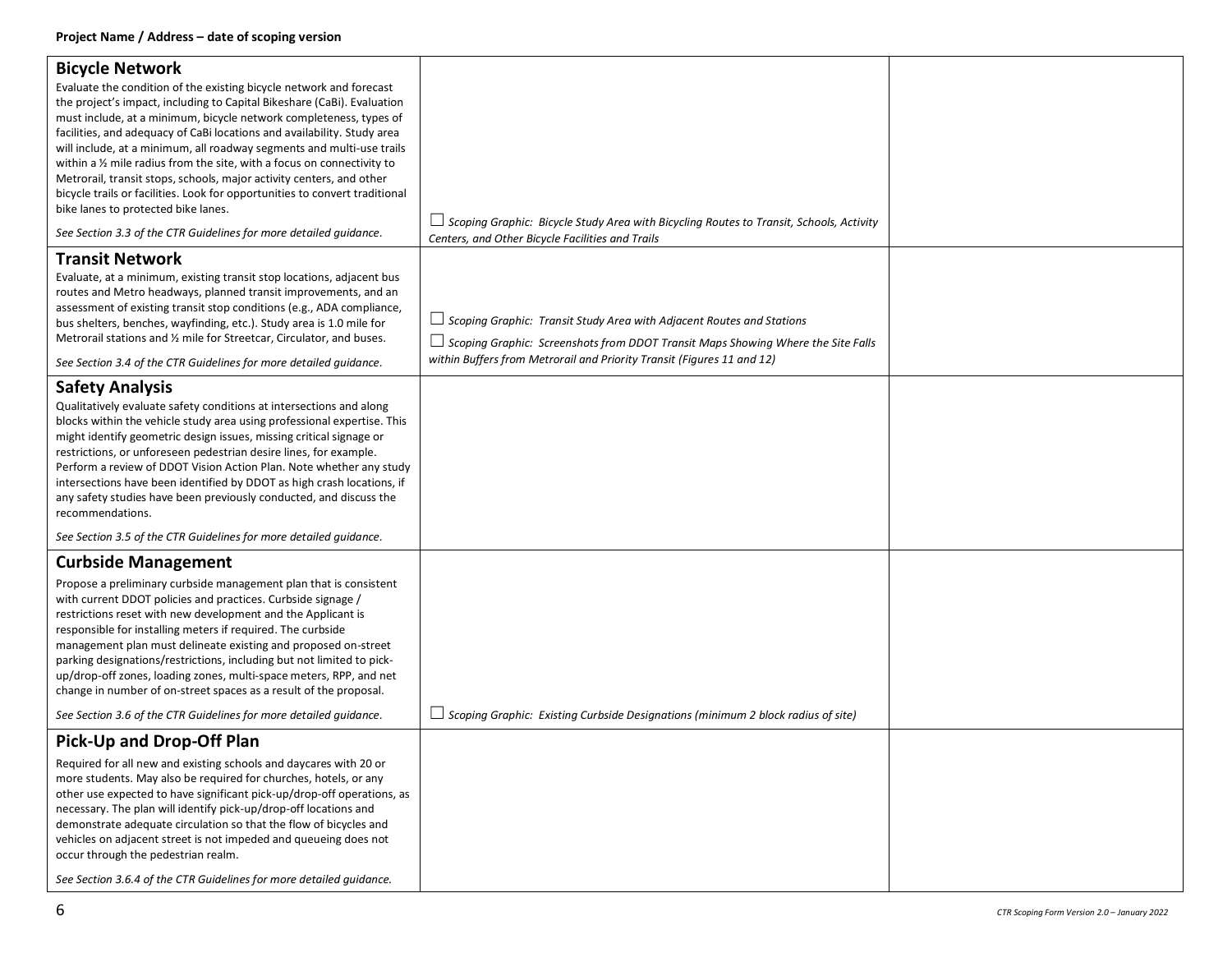| <b>On-Street Parking Occupancy Study</b><br>This analysis is required if relief from 5 or more on-site vehicle parking<br>spaces is being requested. It may also be required as part of a zoning<br>or permitting case if DDOT has concerns about site-generated vehicles<br>parking in adjacent residential neighborhoods.                                                                                                                                                                                                                                                                                    |                                                    |  |
|----------------------------------------------------------------------------------------------------------------------------------------------------------------------------------------------------------------------------------------------------------------------------------------------------------------------------------------------------------------------------------------------------------------------------------------------------------------------------------------------------------------------------------------------------------------------------------------------------------------|----------------------------------------------------|--|
| See Section 3.6.5 of the CTR Guidelines for more detailed quidance on<br>study periods and analysis requirements.                                                                                                                                                                                                                                                                                                                                                                                                                                                                                              | $\Box$ Scoping Graphic: Study Area and Block Faces |  |
| <b>Parking Garage/Drive-Thru Queuing Analysis</b><br>If site contains 150 or more vehicle parking spaces AND direct access<br>to a public street OR site contains a drive-thru, evaluate on-site<br>vehicle queueing demand and provide analysis demonstrating parking<br>entrance/ramps or drive aisle can properly process vehicles without<br>queuing onto public streets.                                                                                                                                                                                                                                  |                                                    |  |
| See Section 1.3.4 of CTR Guidelines for more detailed quidance.                                                                                                                                                                                                                                                                                                                                                                                                                                                                                                                                                |                                                    |  |
| <b>Motorcoaches</b><br>Propose methodology for data collection and analysis. Describe and<br>show the parking locations, anticipated demand, existing areas on-<br>and off-site for loading and unloading (and desired loading times<br>restrictions, if any), and potential routes to and from designated truck<br>routes. If on-street motorcoach parking is proposed, a plan for<br>installation of signage and meters is required, subject to DDOT<br>approval. This section is typically only required for uses that generate<br>significant tourist activity (hotels, museums, cruises, concerts, etc.). |                                                    |  |
| See Section 3.7 of the CTR Guidelines for more detailed guidance.                                                                                                                                                                                                                                                                                                                                                                                                                                                                                                                                              |                                                    |  |

# **Section 4: TRAFFIC IMPACT ANALYSIS (TIA)**

The TIA component of a CTR is required when a development generates 25 or more vehicle trips in the peak direction (higher of either inbound or outbound vehicles) during any of the critical peak hour periods, after mode split is applied. Existing site traffic, pass-by, TDM, internal capture or other reductions may not be applied when calculating whether a TIA is required. However, trip reductions may be used in the multi-modal trip generation summary and assignment of trips within the TIA, as appropriate and agreed to by DDOT. A standalone TIA may also be required if the project proposes a change to roadway capacity, operations, or directionality; has a site access challenge; or as otherwise deemed necessary by DDOT.

| <b>CATEGORY &amp; GUIDELINES</b>                                                                                                                                                                                                                                                                                                                                                                                                                                                                                                        | <b>APPLICANT PROPOSAL</b>                                                                                                                                                           | <b>DDOT COMMENTS</b> |
|-----------------------------------------------------------------------------------------------------------------------------------------------------------------------------------------------------------------------------------------------------------------------------------------------------------------------------------------------------------------------------------------------------------------------------------------------------------------------------------------------------------------------------------------|-------------------------------------------------------------------------------------------------------------------------------------------------------------------------------------|----------------------|
| <b>TIA Study Area and Data Collection</b><br>Identify study intersections commensurate with the impact of the<br>proposed project and the travel demand it will generate. Study area<br>must include all major signalized and unsignalized intersections,<br>intersections expected to realize large numbers of new traffic, and<br>intersections that may experience changing traffic patterns.<br>See Sections 4.1 and 4.2 of the CTR Guidelines for more detailed<br>quidance on study intersection selection and TMC count periods. | $\Box$ Scoping Graphic: Proposed Study Intersections<br>Will provide hard copies of TMCs in CTR appendix and electronic copies in DDOT<br>spreadsheet format at time of submission. |                      |
| <b>TIA Study Scenarios</b><br>Propose an appropriate set of scenarios to analyze. These commonly<br>include Existing, Background (No Build), Total Future, and Future with<br>Mitigation. Note the anticipated build-out year and project phasing.<br>See Section 4.3 of CTR Guidelines for quidance on study scenarios.                                                                                                                                                                                                                |                                                                                                                                                                                     |                      |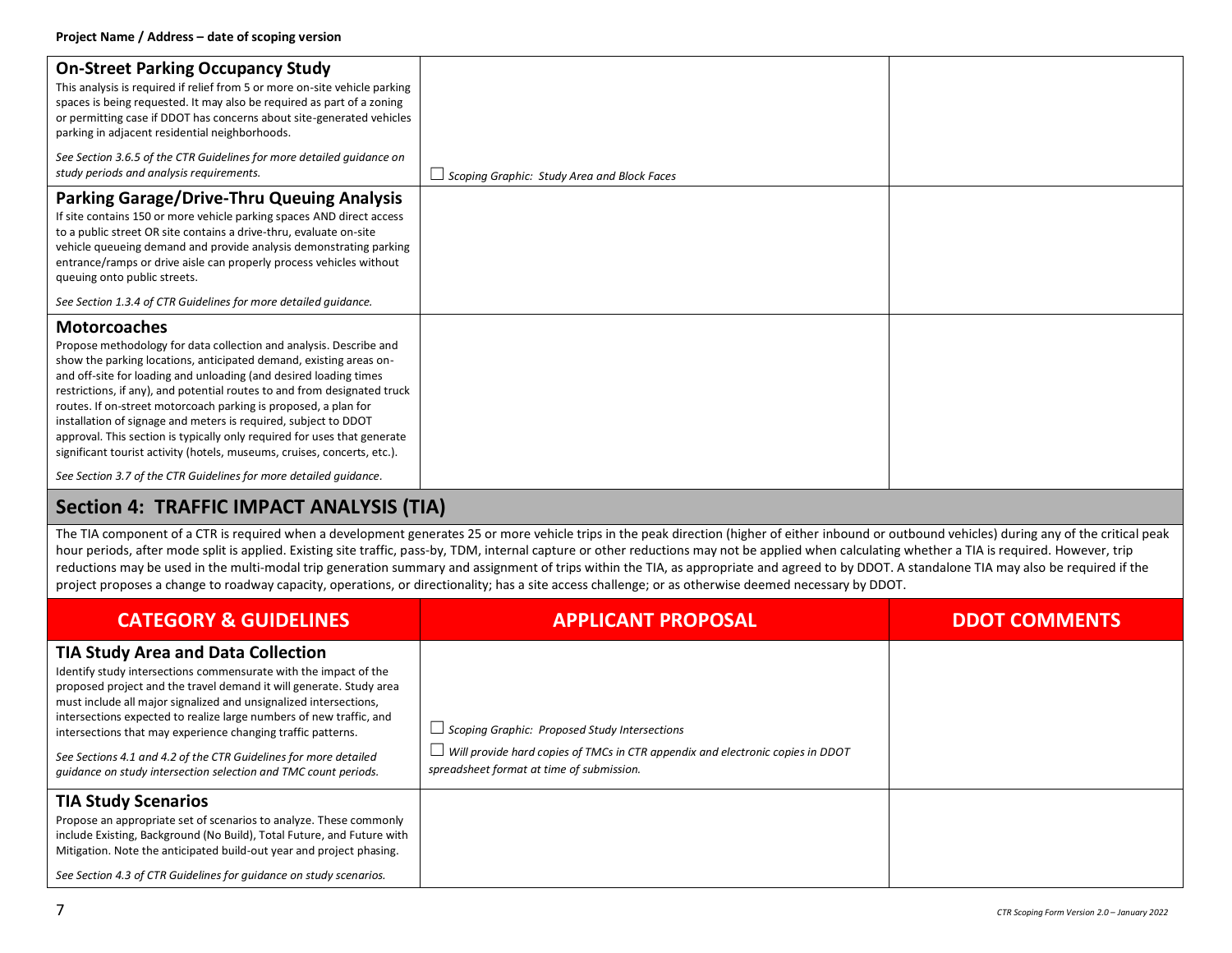| <b>TIA Methodology</b><br>Propose an appropriate methodology for the capacity analysis<br>including the type of software program to be used. Per DEM 38.3.5.1,<br>HCM methodology will be used to determine Level of Service (LOS),<br>v/c, and vehicle queue lengths. LOS must be reported by intersection<br>approach and v/c by lane group. DDOT prefers Synchro 9 or newer<br>software for capacity and queueing analyses.                                                                                        |                                                                                                                                                                                  |  |
|-----------------------------------------------------------------------------------------------------------------------------------------------------------------------------------------------------------------------------------------------------------------------------------------------------------------------------------------------------------------------------------------------------------------------------------------------------------------------------------------------------------------------|----------------------------------------------------------------------------------------------------------------------------------------------------------------------------------|--|
| See Section 4.4 of the CTR Guidelines for more detailed quidance.<br>DDOT's required standard Synchro and SimTraffic inputs/settings are<br>provided in Appendix H.                                                                                                                                                                                                                                                                                                                                                   | $\Box$ Will provide copies of Synchro, SimTraffic, and other analysis software printouts in<br>study appendix and electronic copies of analysis files at time of CTR submission. |  |
| <b>Transportation Network Improvements</b><br>List and map all roadway, transit, bicycle, and pedestrian projects<br>funded by DDOT or WMATA, or proffered by others, in the vicinity of<br>the study area and expected to open for public use prior to the<br>proposal's anticipated build-out year. Review the STIP, CLRP, and<br>proffers/commitments for other nearby developments.<br>See Section 4.5 of the CTR Guidelines for more detailed quidance.                                                          | $\Box$ Scoping Graphic: Locations of Background Transportation Network Improvements<br>and Anticipated Completion Years                                                          |  |
| <b>Background Development / Local Growth</b><br>List and map developments to be analyzed as local background<br>growth. This will include known matter-of-right and zoning-approved<br>developments within % mile of site and others more than % mile from<br>site if their traffic is distributed through study intersections.<br>Document the portions of developments anticipated to open by the<br>projected build-out year.<br>See Section 4.6.1 of the CTR Guidelines for more detailed quidance.               | $\Box$ Scoping Graphic: Background Development Projects Near Study Area<br>$\Box$ Scoping Table: Completion Amounts/Portions Occupied of Background Developments                 |  |
| <b>Regional Traffic Growth</b><br>Propose a methodology to account for growth in regional travel<br>demand passing through the study area. An appropriate methodology<br>could include reviewing historic AADT traffic counts, MWCOG model<br>growth rates, data from other planning studies, or recently conducted<br>nearby CTRs. These sources should only be used as a guide.<br>Generally, maximum annually compounding growth rates of 0.5% in<br>peak direction and 2.0% in non-peak direction are acceptable. |                                                                                                                                                                                  |  |
| Adjustments to the rates may be necessary depending on the amount<br>of traffic assumed from local background developments or if there<br>were recent changes to the transportation network.<br>See Section 4.6.2 of the CTR Guidelines for more detailed quidance.                                                                                                                                                                                                                                                   | $\Box$ Scoping Table and Graphic: Projected Regional Growth Assumptions (dependent on<br>methodology), Show Growth rates by Road, Direction, and Time of Day                     |  |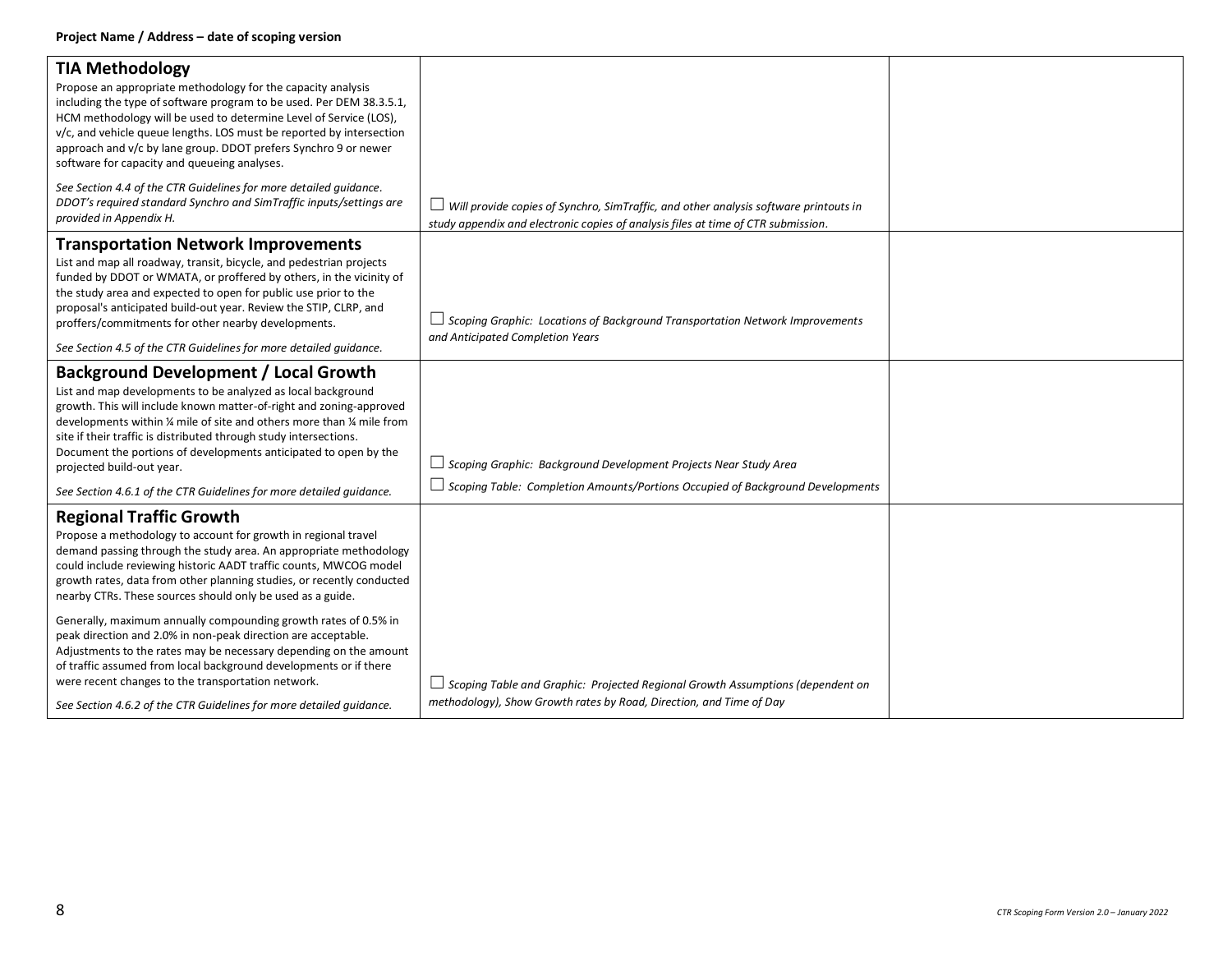| <b>Trip Distribution</b>                                                                                                                                                                                                                                                                                                                                                                                                                                                  |                                                                                 |  |
|---------------------------------------------------------------------------------------------------------------------------------------------------------------------------------------------------------------------------------------------------------------------------------------------------------------------------------------------------------------------------------------------------------------------------------------------------------------------------|---------------------------------------------------------------------------------|--|
| Provide sources and justification for proposed percentage distribution<br>of site-generated trips. Additionally, document proposed pass-by<br>distributions and the re-routing of existing or future vehicles based on<br>any changes to the transportation network. Percentage distributions<br>must be shown turning at intersections throughout the transportation<br>network and at site driveways and garage entrances to ensure<br>appropriate routing assumptions. |                                                                                 |  |
| The agreed upon trip distribution methodology may not be revised<br>between scoping and CTR submission without amending this scoping<br>form and receiving concurrence by DDOT Case Manager.                                                                                                                                                                                                                                                                              | Scoping Graphic(s): Percentage Distribution by Land Use, Direction, Time of Day |  |
| See Section 4.7 of the CTR Guidelines for more detailed quidance.                                                                                                                                                                                                                                                                                                                                                                                                         | (must be shown turning at intersections and driveways)                          |  |

### **Section 5: MITIGATION**

The completed CTR must detail all proposed mitigations. The purpose of discussing mitigation at the scoping stage is to highlight DDOT's Significant Impact Policy, DDOT's approach to mitigation, and to give the Applicant an opportunity to gain initial feedback on potential mitigations that are under consideration. Any mitigation strategies discussed and included in the *Scoping Form* are considered non-binding until formally evaluated in the study and committed to in documentation submitted as part of the case record.

| <b>CATEGORY &amp; GUIDELINES</b>                                                                                                                                                                                                                                                                                                                                                                                                                                                                                                                                                                                                                                                          | <b>APPLICANT PROPOSAL</b>                                                                                                                                                                                                                                                                                                                               | <b>DDOT COMMENTS</b> |
|-------------------------------------------------------------------------------------------------------------------------------------------------------------------------------------------------------------------------------------------------------------------------------------------------------------------------------------------------------------------------------------------------------------------------------------------------------------------------------------------------------------------------------------------------------------------------------------------------------------------------------------------------------------------------------------------|---------------------------------------------------------------------------------------------------------------------------------------------------------------------------------------------------------------------------------------------------------------------------------------------------------------------------------------------------------|----------------------|
| <b>DDOT Significant Impact Policy</b><br>DDOT has two primary impact mitigation tests for development<br>projects: 1) off-street vehicle parking supply, and 2) capacity impacts<br>at intersections.                                                                                                                                                                                                                                                                                                                                                                                                                                                                                     | $\Box$ The Applicant acknowledges DDOT's Significant Impact Policy in Section 5.1 of the<br><b>CTR</b> Guidelines.                                                                                                                                                                                                                                      |                      |
| See Section 5.1 of the CTR Guidelines for detailed policies and metrics<br>for each of the two impact tests.                                                                                                                                                                                                                                                                                                                                                                                                                                                                                                                                                                              | $\Box$ The study will comply with all other policies in the CTR Guidelines not explicitly<br>documented in the Applicant Proposal or DDOT Comments columns.<br>$\Box$ The study will include all of the required graphics, tables, and deliverables for the<br>relevant sections determined during scoping, as shown in Figure 7 of the CTR Guidelines. |                      |
| <b>DDOT's Approach to Mitigation</b><br>DDOT's approach to mitigation prioritizes (in order of preference)<br>optimal site design, reducing vehicle parking, implementing TDM<br>strategies, making non-automotive network improvements, and<br>making a monetary contribution to DDOT's Mitigation Fund for non-<br>auto improvements, before considering options that increase<br>roadway capacity or alter roadway operations.<br>See Section 5.2 and Figure 18 of the CTR Guidelines for more detailed<br>quidance on mitigation selection.                                                                                                                                           | $\Box$ The Applicant acknowledges DDOT's approach to mitigation in Section 5.2 of the CTR<br>Guidelines.                                                                                                                                                                                                                                                |                      |
| <b>Transportation Demand Management (TDM)</b><br>A TDM Plan is typically required to offset site-generated impacts to<br>the transportation network or in situations where a site provides<br>more parking than DDOT determines is practical for the use and<br>surrounding context. Document all existing TDM strategies being<br>implemented on-site (even outside of a formal TDM Plan) and those<br>being proposed and committed to by the Applicant. Elements of the<br>TDM Plan included in CTR must be broken down by land use and user.<br>See Section 5.3 of the CTR Guidelines for more detailed quidance.<br>Sample TDM plans by land use and tier can be found in Appendix C. | $\Box$ The study will include at least a Baseline TDM Plan. The TDM plan will increase to<br>depending on the parking supply and other impacts identified in the study.                                                                                                                                                                                 |                      |